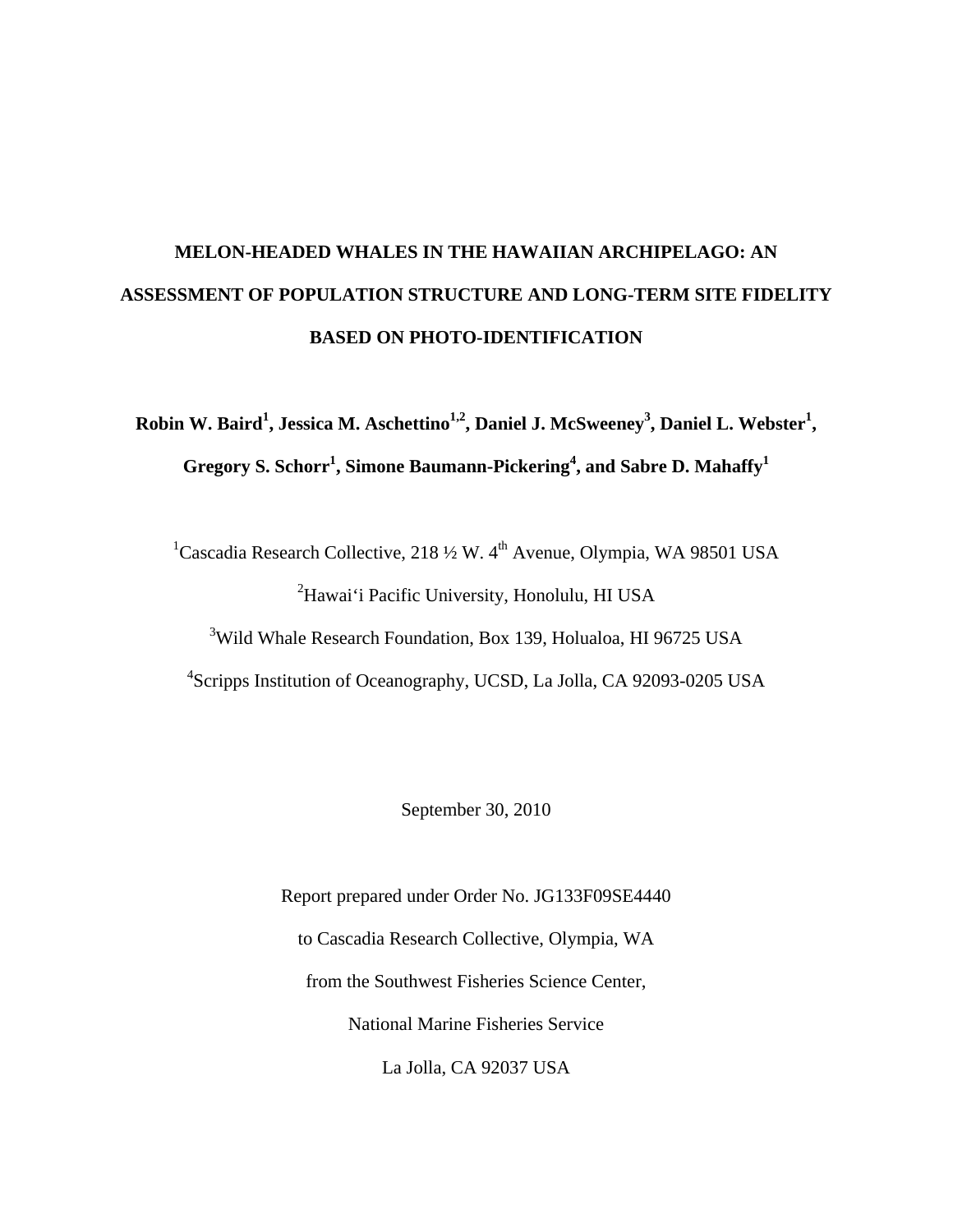## **Summary**

We assess the potential for population structure of melon-headed whales (*Peponocephala electra*) around the main Hawaiian Islands based on photo-identification data from 2002 through 2010, to help inform genetic analyses of population structure and interpretation of data obtained from satellite tags. In addition, we compare photographs obtained from 1986-1996 to more recent photos to assess long-term site fidelity, and photos obtained from Palmyra Atoll from 2006-2009 to assess the potential for movements between Hawai'i and Palmyra. Associations among individuals indicates the existence of at least two populations of melon-headed whales around the main Hawaiian Islands, a small population resident to the island of Hawai'i (the Hawai'i Island resident population) and a larger population of individuals that move throughout the main Hawaiian Islands (the main Hawaiian Islands population). Genetic samples are available from both populations and satellite tags have also been deployed on individuals from both populations. Re-sightings of individuals from the Hawai'i Island resident population span up to 22.6 years and of individuals from the main Hawaiian Islands population span up to 13.1 years, indicating long-term site fidelity for both populations. There were no matches of individuals from Palmyra Atoll to Hawai'i, however only a small number of identifications were available from Palmyra (66 distinctive or very distinctive individuals), thus comparisons of additional photos from Palmyra are warranted.

## **Introduction**

Around the main Hawaiian Islands there is evidence of multiple populations or stocks of a number of species of odontocetes. Based on both genetics and association patterns, there is evidence of four different populations of common bottlenose dolphin (*Tursiops truncatus*), with individuals around each island (or island group in the case of Kaua'i/Ni'ihau, and Maui/Lana'i/ Kaho'olawe/Moloka'i) apparently socially and genetically isolated from those around other islands (Baird et al. 2009; Martien and Baird 2006). Based on genetic evidence both spinner dolphins (*Stenella longirostris*) and pantropical spotted dolphins (*S. attenuata*) appear to have multiple populations, with individuals around each island group genetically isolated from those around other islands (Andrews et al. 2010; Courbis et al. 2009). Based on association patterns,

1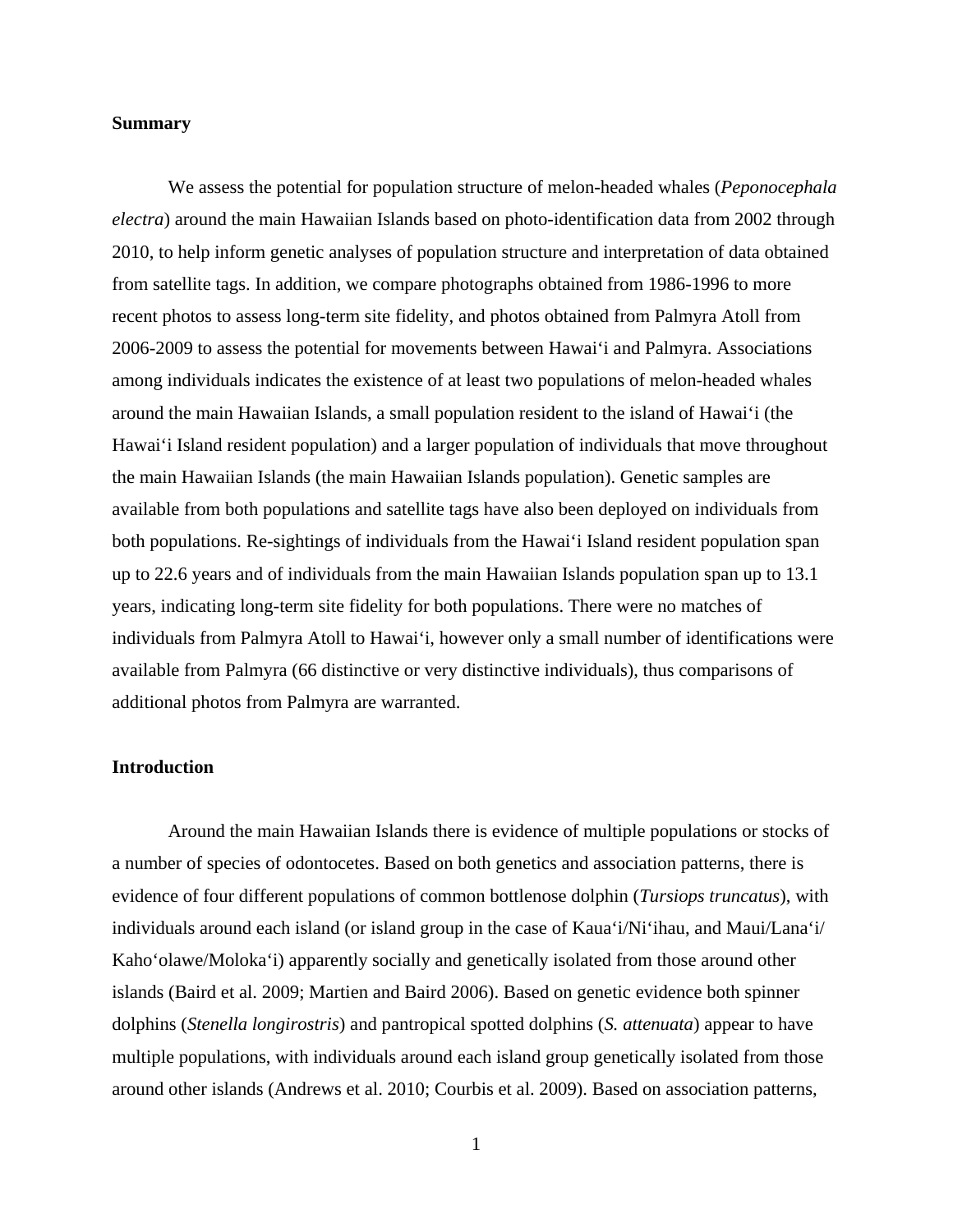movements of individuals, behavior, and habitat use, there is evidence of at least two populations of rough-toothed dolphins (*Steno bredanensis*) in the main Hawaiian Islands (Baird et al. 2008a). For false killer whales (*Pseudorca crassidens*), genetics, association, and movement data all indicate there is a single population around the main Hawaiian Islands with frequent movements among islands (Baird et al. 2008b, 2010), and a separate offshore population, with some overlap between the two (Baird et al. 2008b, 2010; Chivers et al. 2007, 2010).

Although there are at least half a dozen other species of odontocetes that may have discrete island-associated populations in Hawai'i (see e.g., McSweeney et al. 2007, 2009; Mahaffy et al. 2009; Schorr et al. 2009a), sufficient genetic samples and/or identification photographs to assess the potential for isolation are limited to only a couple of species. One of these species, the melon-headed whale (*Peponocephala electra*), is only infrequently encountered around the main Hawaiian Islands, with sightings in small-boat surveys on average every two weeks (Aschettino 2010). There is some evidence that melon-headed whales may be vulnerable to impacts from mid-frequency sonar use (Southall et al. 2006; Brownell et al. 2009), and thus information on population structure is needed to assess vulnerability of populations, particularly in areas like Hawai'i with frequent naval activities.

As part of a long-term multi-species odontocete research effort in Hawai'i (e.g., Baird et al. 2008a, 2008b, 2009), 120 genetic samples from melon-headed whales were obtained throughout the main Hawaiian Islands between 2002 and 2008. Preliminary examination of movements of photo-identified individuals from that research effort indicated that at least some melon-headed whales move extensively among the main Hawaiian Islands (Huggins et al. 2005), and results from satellite tagging indicate substantial offshore movements of some individuals as well (Schorr et al. 2009b). Although the aforementioned genetic samples were obtained from 18 different groups of melon-headed whales, it is not known whether all of these groups are from a single population or potentially from multiple populations, as has been documented for spinner dolphins, common bottlenose dolphins and pantropical spotted dolphins.

The primary purpose of this report is to compare individual photographic identifications of melon-headed whales from all groups documented around the main Hawaiian Islands from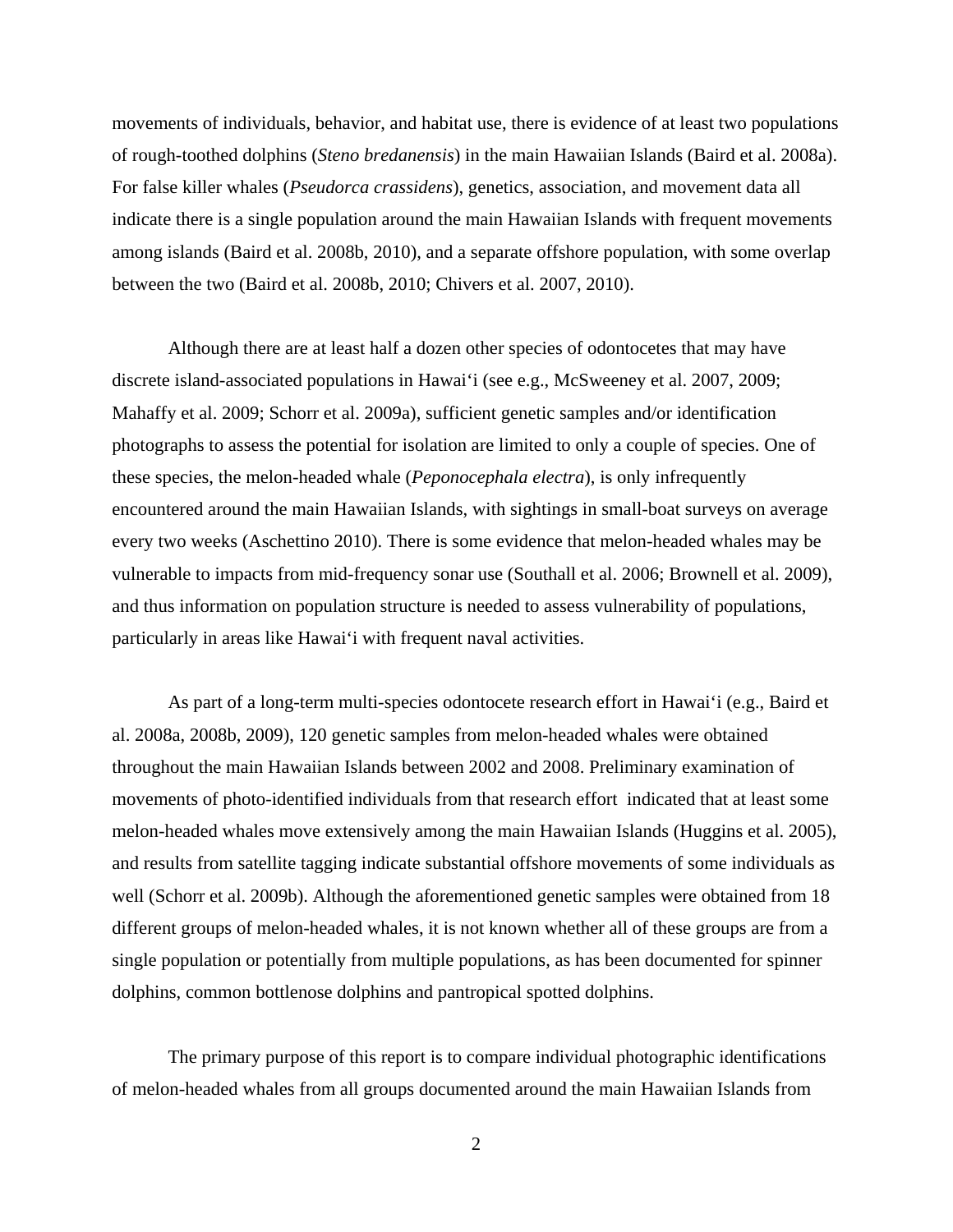which genetic samples were obtained or when satellite tags were deployed, to determine whether these samples and data from satellite tags were from a single population or potentially from multiple populations. In addition, we compare photographs from recent survey efforts (2002- 2008) to photographs obtained prior to the initiation of this study (1986-2001) to assess longterm site fidelity, and also compare photos from the main Hawaiian Islands to those obtained from Palmyra Atoll to assess the potential for movements between these two areas.

## **Methods**

Photographs were obtained from three sources: 1) 39 encounters (40,303 photos) from small-boat field studies around the main Hawaiian Islands from 2002-2010 (see Baird et al. 2009; Aschettino 2010); 2) 16 encounters (2,062 photos) off the island of Hawai'i as part of a long-term study of odontocetes from 1986-2001 (see McSweeney et al. 2007, 2009); and 3) 9 encounters (136 photos) from Palmyra Atoll, most taken as part of research efforts there studying odontocete acoustic ecology from 2006, 2007 and 2009 (Baumann-Pickering 2009).

Photographs were incorporated into an existing photo-identification catalog following the same protocols as used for catalogs of eight other species of Hawaiian odontocetes (see Baird et al. 2008a, 2008b, 2009; McSweeney et al. 2007, 2009). All individuals were graded for distinctiveness and photos were graded for quality as described by Aschettino (2010), and quantitative analyses were restricted to distinctive and very distinctive individuals documented with good or excellent quality photos, to reduce the likelihood of bias associated with poorly marked individuals or poor quality photographs. Social network diagrams were produced with Netdraw (Borgatti 2002) to illustrate associations among individuals between groups. Analyses of the majority of photos available were included in Aschettino (2010), although additional photos from prior to 2002, from Palmyra, and from 2010 have been incorporated into these analyses. Encounters from Hawai'i in late 2009 and in 2010 have only been partially matched to confirm population identity of each group. Quantitative analyses are based on photos from 2002- 2008 as reported by Aschettino (2010).

3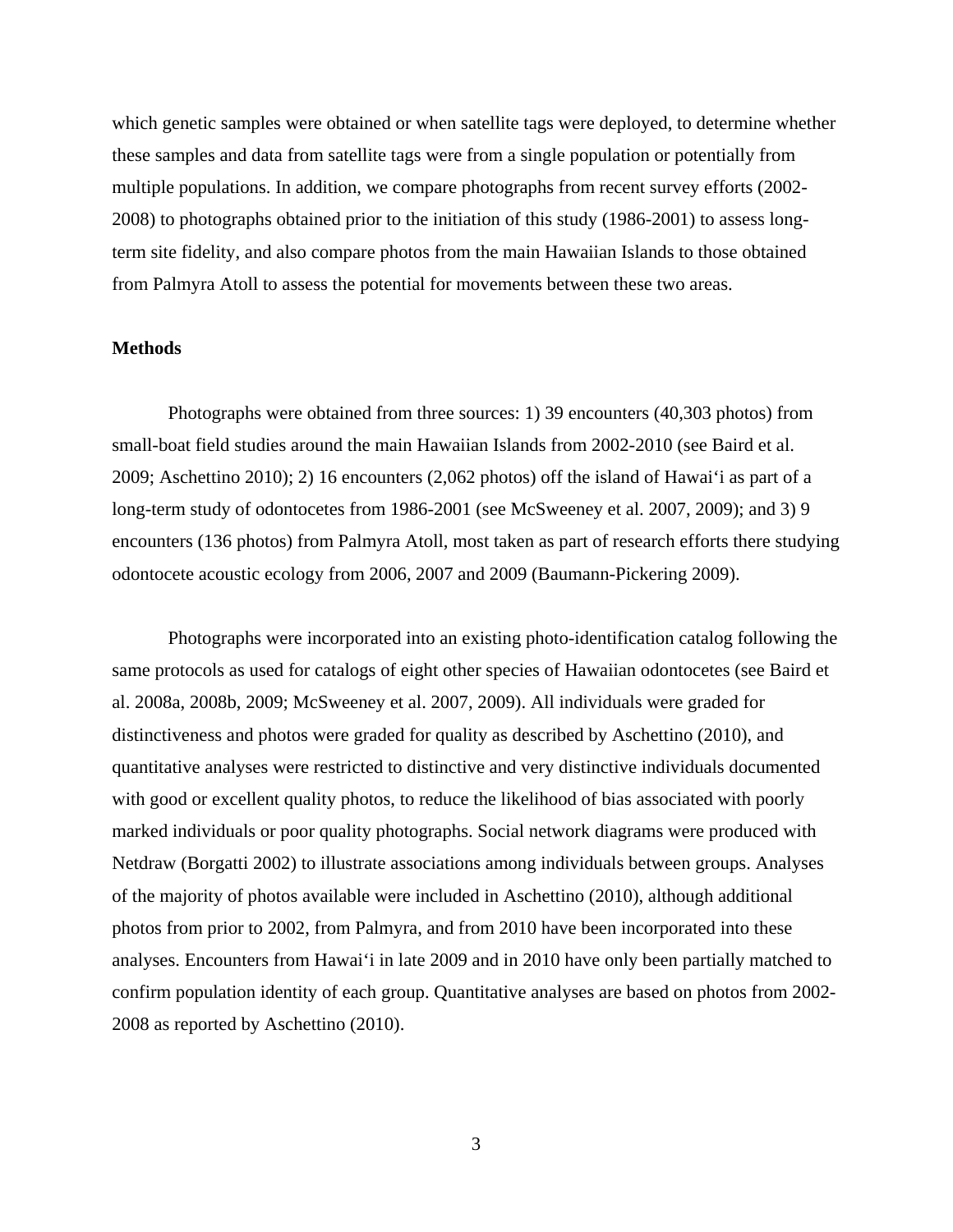## **Results and Discussion**

From around the main Hawaiian Islands and restricting analyses to good and excellent quality photos of distinctive or very distinctive individuals, from 1986 to 2001 there were 124 individual melon-headed whales documented, and from 2002 to 2008 there were 1,046 individuals documented. Examining the subset of individuals documented between 2002 and 2008, 78.4% of these were linked by association in a single cluster, and 17.3% of the individuals were linked in a second cluster (Figure 1, see Aschettino 2010). Based on these association patterns, Aschettino (2010) concluded there are two distinct social groupings or populations of melon-headed whales around the main Hawaiian Islands; we refer to these hereafter as the main Hawaiian Islands population and the Hawai'i Island resident population. Individuals from the main Hawaiian Islands population move extensively among the islands and are typically found in deep waters (median depth  $= 1,844$  m), while individuals from the Hawai'i Island resident population appear to have a restricted range off the island of Hawai'i and generally inhabit shallower (median = 381 m) water (Aschettino 2010; Schorr et al. 2009). Based on markrecapture analyses, Aschettino (2010) estimated abundance of the main Hawaiian Island population of 5,794 individuals ( $CV = 0.20$ ), and of the Hawai'i Island resident population of 447 individuals ( $CV = 0.12$ ). Re-sighting rates varied between these two populations, reflecting the differences in population size. Restricting analyses to groups where all individuals were matched resulting in 20 or more identifications of distinctive or very distinctive individuals, the percentage of individuals within groups seen on more than one occasion ranged from 4.5% to 92.8% for the main Hawaiian Islands population (median  $= 31.8\%$ , n  $= 13$  groups), and from 48.0% to 75.0% for the Hawai'i Island resident population (median  $= 62.2\%$ , n = 5 groups).

To assess long-term site fidelity identifications from 1986 through 1996 were examined. From this period there were 118 individuals that were distinctive or very distinctive with good or excellent quality photographs; based on association patterns 30 were from the Main Hawaiian Islands population, 64 were from the Hawai'i Island resident population, and 24 were of unknown population identity (i.e., there were no re-sightings of any individuals in those groups, thus the groups could not be linked by association to either of the two known populations). Two of the 30 main Hawaiian Island population individuals (6.7%) were seen more than once, with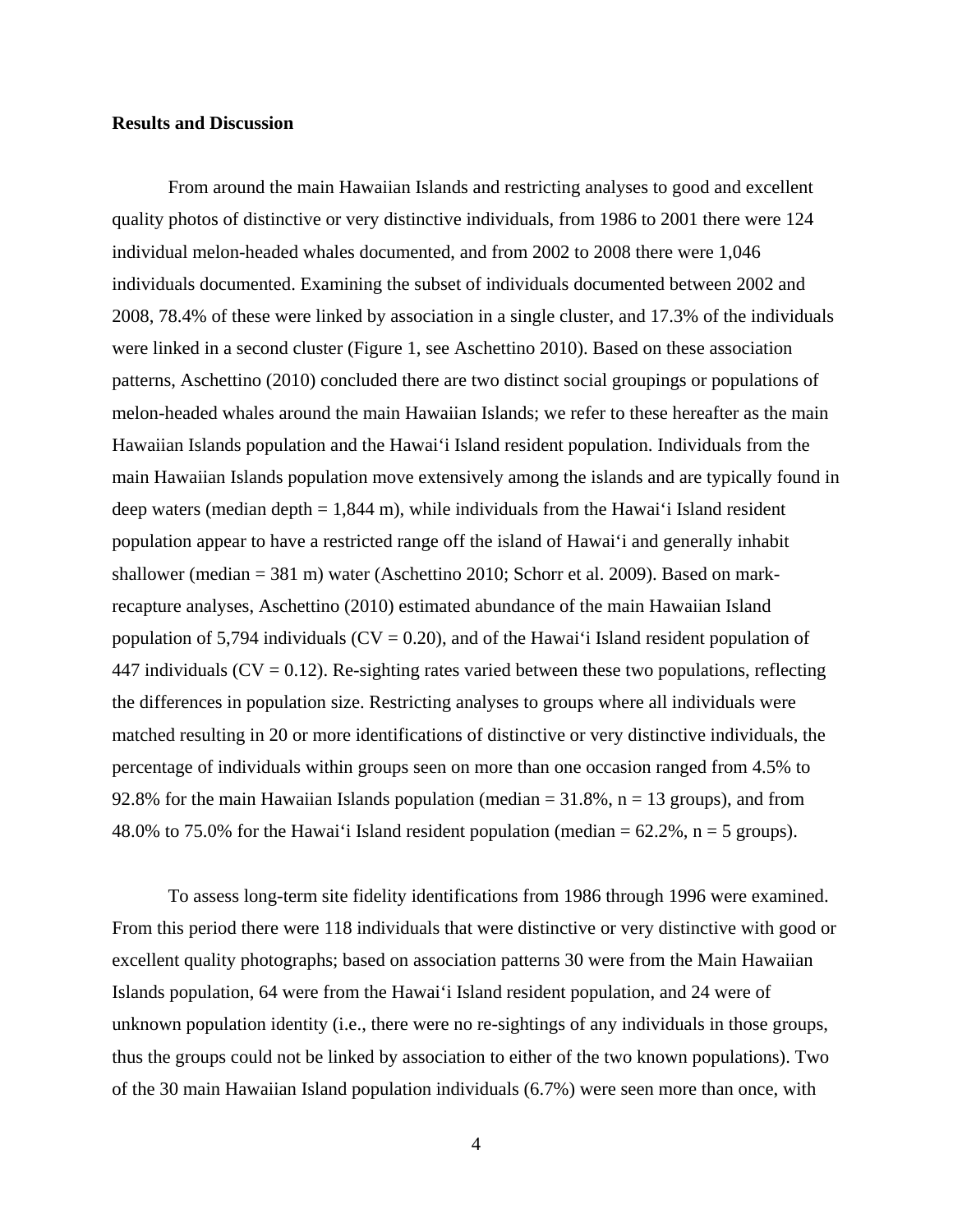the longest span of re-sightings from October 1995 to December 2008. By comparison, 14 of the 64 Hawai'i Island resident individuals (21.8%) were seen more than once, with two individuals having re-sightings spanning from April 1986 to December 2008. Given the small sample size of individuals available from 1986 through 1996 in comparison to current population estimates, and the potential for mark changes in the intervening period, these long re-sighting spans are evidence of long-term site fidelity for both populations.

Genetic samples have been obtained from individuals from both populations and satellite tags have also been deployed on individuals from both populations (Table 1). In addition, genetic samples were obtained from one group (seen September 22, 2004) that does not link by association with either the main Hawaiian Islands population or the Hawai'i Island resident population (Table 1). It is interesting to note that this group was found in the deepest water (4,772 m) of all encounters documented, and among the furthest from shore (24.4 km; Table 1). Identification photographs of 52 individuals (26 that were distinctive or very distinctive individuals with good or excellent quality photos) were obtained from this group, and there were no matches to any other group (Figure 1). Given the range in proportion of individuals within groups from the main Hawaiian Islands population being seen on more than one occasion (4.5% to 92.8%), anywhere from 1 to 24 of the 26 distinctive or very distinctive individuals would have been expected to be re-sighted if this group was part of the main Hawaiian Islands population, suggesting the possibility that this group may represent a third, perhaps open-ocean, population of melon-headed whales. Satellite tagged melon-headed whales from the main Hawaiian Islands population have moved extensive distances offshore (Schorr et al. 2009b), so distance from shore alone does not appear to be enough to assess population identity.

Palmyra Atoll is located approximately 1,700 km south of Hawai'i, and melon-headed whales are regularly documented around Palmyra (Baumann-Pickering 2009), with groups of up to about 1,000 individuals recorded there (Brownell et al. 2009). However, regular on-the-water effort around Palmyra Atoll has documented extended periods (e.g. months) when no melonheaded whales are seen (A. Kierzek, pers. comm.), suggesting that individuals from Palmyra move elsewhere. One satellite tagged melon-headed whale from the main Hawaiian Islands population moved 559 km from the tagging location in just nine days (Schorr et al. 2009b), so it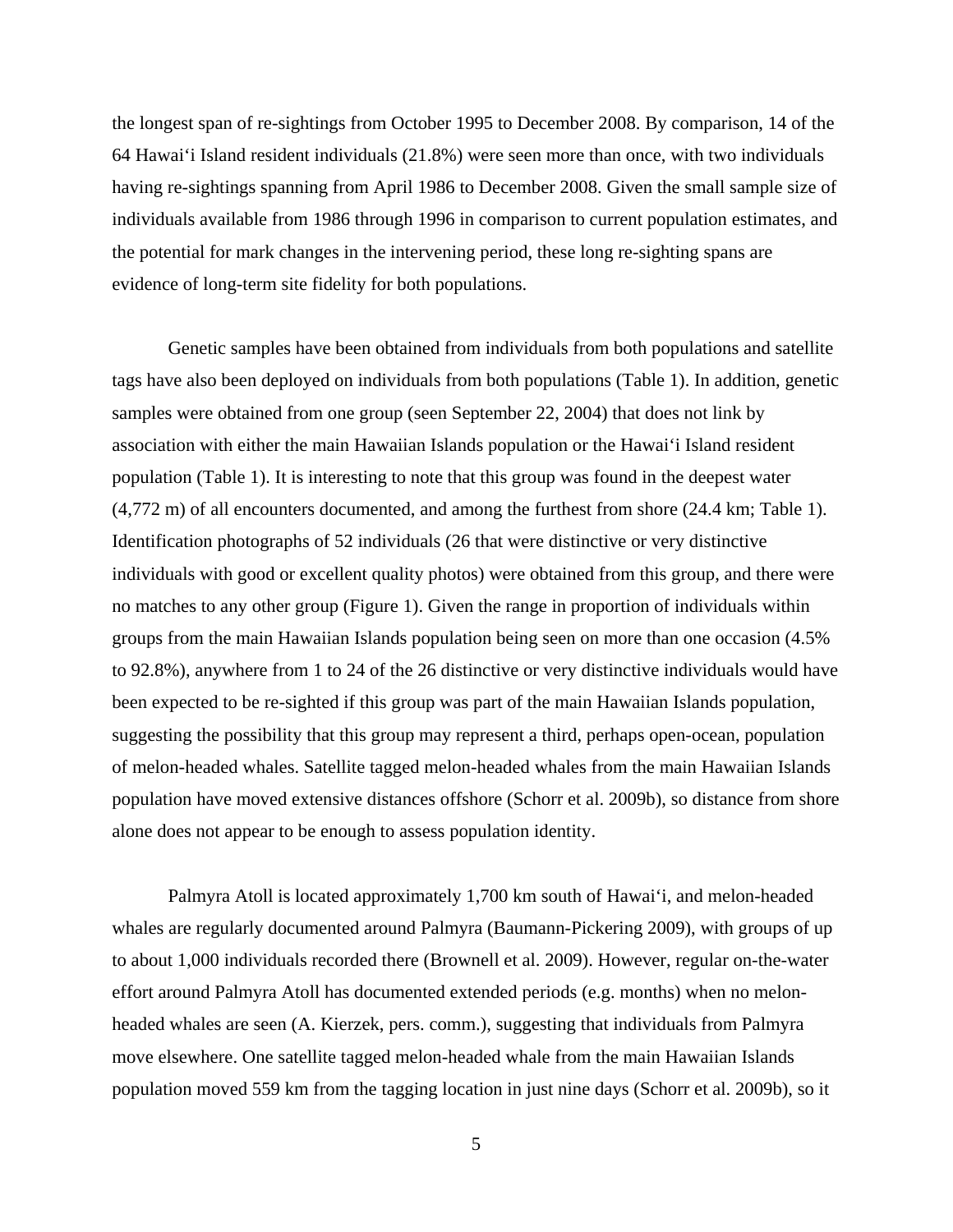is certainly possible that movements between the two areas may occur. From Palmyra, there were 138 identifications of 131 individuals, 66 of which were considered distinctive or very distinctive with photo qualities that were considered good or excellent, from seven different encounters. The number of distinctive/very distinctive individuals documented per encounter was small (range of 2-42, median  $=$  4), thus the likelihood of re-sightings between encounters was low. Five of the 66 individuals (7.6%) were seen on two occasions, but there were no matches of individuals from Palmyra to Hawai'i. However, the sample from Palmyra is very small relative to the population size, and comparisons of a larger sample size of photographs from Palmyra to the main Hawaiian Island population, as well as to the unknown September 22, 2004 group encountered in Hawai'i, would be of value.

## **Acknowledgements**

We thank Aaron Kierzek for providing information and photographs of melon-headed whales from Palmyra Atoll.

## **Literature Cited**

- Andrews, K.R., L. Karczmarski, W.W.L. Au, S.H. Rickards, C.A. Vanderlip, B.W. Bowen, E. G. Grau, and R.J. Toonen. 2010. Rolling stones and stable homes: social structure, habitat diversity and population genetics of the Hawaiian spinner dolphin (*Stenella longirostris*). Molecular Ecology 19:732-748.
- Aschettino, J.M. 2010. Population size and structure of melon-headed whales (*Peponocephala electra*) around the main Hawaiian Islands: evidence of multiple populations based on photographic data. M.Sc. Thesis, Hawai'i Pacific University. 117 pp
- Baird, R.W., D.L. Webster, S.D. Mahaffy, D.J. McSweeney, G.S. Schorr, and A.D. Ligon. 2008a. Site fidelity and association patterns in a deep-water dolphin: rough-toothed dolphins (*Steno bredanensis*) in the Hawaiian archipelago. Marine Mammal Science 24:535-553.
- Baird, R.W., Gorgone, A.M., McSweeney, D.L., Salden D.R., Deakos M.H., Ligon A.D., Schorr, G.S., Barlow, J., Mahaffy, S.D. 2008b. False killer whales (*Pseudorca crassidens*) around the Main Hawaiian Islands: long-term site fidelity, inter-island movements, and association patterns. Marine Mammal Science 24: 591-612.
- Baird, R.W., A.M. Gorgone, D.J. McSweeney, A.D. Ligon, M.H. Deakos, D.L. Webster, G.S. Schorr, K.K. Martien, D.R. Salden, and S.D. Mahaffy. 2009. Population structure of island-associated dolphins: evidence from photo-identification of common bottlenose dolphins (*Tursiops truncatus*) in the main Hawaiian Islands. Marine Mammal Science 25:251-274.
- Baumann-Pickering, S. 2009. Species identification and measurement of activity in odontocetes species of Palmyra Atoll by acoustic monitoring. Ph.D. Thesis, Eberhard Karls University, Tübingen, German.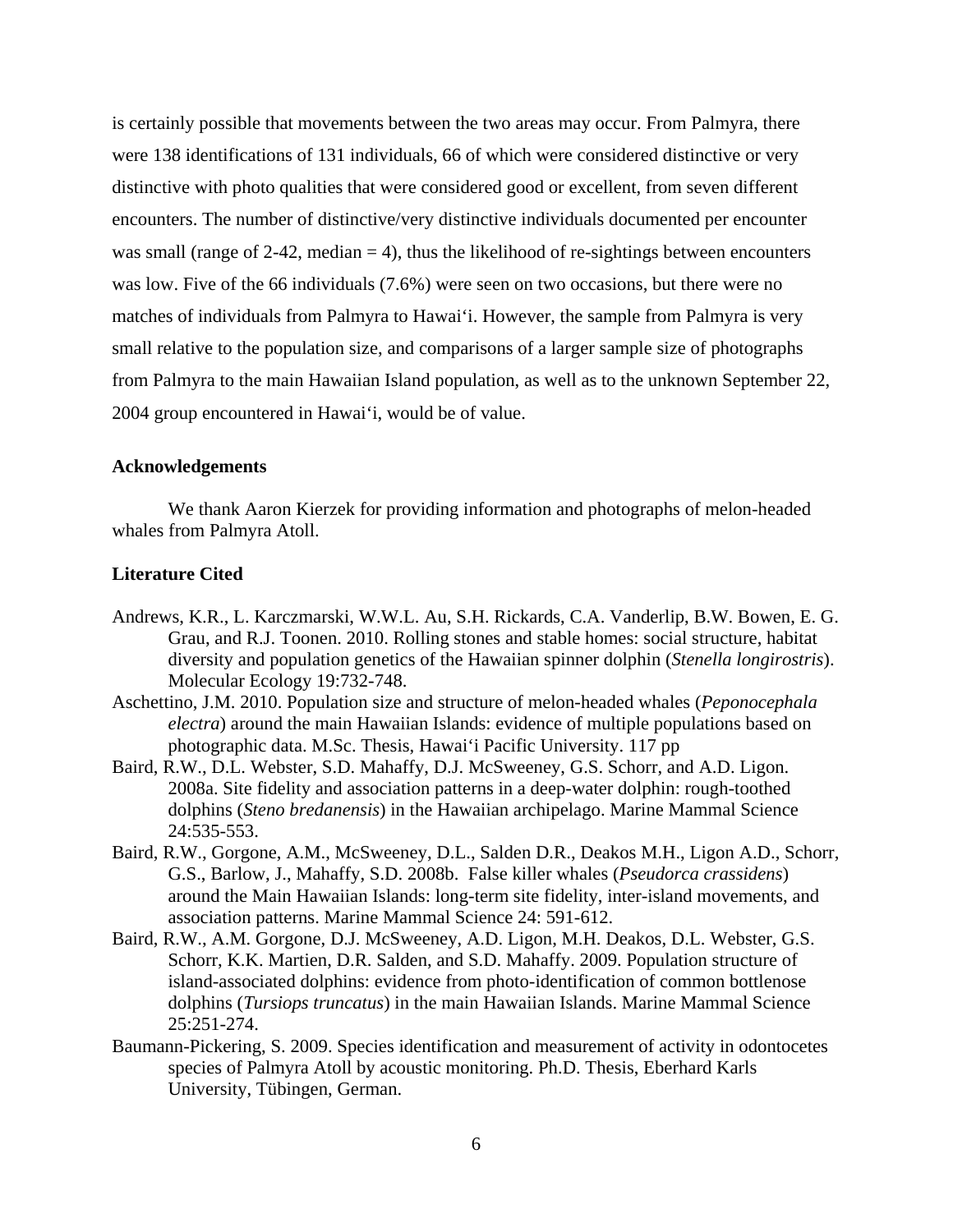Borgatti, S.P. 2002. Netdraw Network Visualization. Analytic Technologies: Harvard, MA.

- Brownell, R.L., K. Ralls, S. Baumann-Pickering, and M.M. Poole. 2009. Behavior of melonheaded whales, *Peponocephala electra*, near oceanic islands. Marine Mammal Science 25:639-658.
- Chivers, S.J., R.W. Baird, D.J. McSweeney, D.L. Webster, N.M. Hedrick, and J.C. Salinas. 2007. Genetic variation and evidence for population structure in eastern North Pacific false killer whales (*Pseudorca crassidens***).** Canadian Journal of Zoology 85:783-794.
- Chivers, S.J., R.W. Baird, K.M. Martien, B.L. Taylor, E. Archer, A.M. Gorgone, B.L. Hancock, N.M. Hedrick, D. Matilla, D.J. McSweeney, E.M. Oleson, C.L. Palmer, V. Pease, K.M. Robertson, J. Robbins, J.C. Salinas, G.S. Schorr, M. Schultz, J.L. Theileking, and D.L. Webster. 2010. Evidence of genetic differentiation for Hawai'i insular false killer whales **(***Pseudorca crassidens***).** NOAA Technical Memorandum NMFS-SWFSC-458, 46p.
- Courbis, S., R.W. Baird, F. Cipriano, and D. Duffield. 2009. Population structure of pantropical spotted dolphins near the main Hawaiian Islands: evidence of multiple genetic stocks. In Abstracts of the 18th Biennial Conference on the Biology of Marine Mammals, Quebec, October 2009.
- Huggins, J., R.W. Baird, D.L. Webster, D.J. McSweeney, G.S. Schorr and A.D. Ligon. 2005. Inter-island movements and re-sightings of melon-headed whales within the Hawaiian archipelago. Presentation at the 16th Biennial Conference on the Biology of Marine Mammals, San Diego, CA, December 2005.
- Mahaffy, S.D., R.W. Baird, D.J. McSweeney, D.L. Webster, and G.S. Schorr. 2009. **I**ndividual photo-identification of dwarf sperm whales off the island of Hawai'i; evidence of site fidelity and a small population size**.** In Abstracts of the 18th Biennial Conference on the Biology of Marine Mammals, Quebec, October 2009.
- Martien, K.K., and R.W. Baird. 2006. Population structure of bottlenose dolphins around the main Hawaiian Islands revealed by mitochondrial and microsatellite markers. Document presented to the Pacific Scientific Review Group.
- McSweeney, D.J., R.W. Baird and S.D. Mahaffy. 2007. Site fidelity, associations and movements of Cuvier's (*Ziphius cavirostris*) and Blainville's (*Mesoplodon densirostris*) beaked whales off the island of Hawai'i. Marine Mammal Science 23:666-687.
- McSweeney, D.J., R.W. Baird, S.D. Mahaffy, D.L. Webster and G.S. Schorr. 2009. Site fidelity and association patterns of a rare species: pygmy killer whales (*Feresa attenuata*) in the main Hawaiian Islands. Marine Mammal Science 25:557-572.
- Schorr, G.S., R.W. Baird, M.B. Hanson, D.L. Webster, D.J. McSweeney and R.D. Andrews. 2009a. Movements of satellite-tagged Blainville's beaked whales off the island of Hawai'i. Endangered Species Research 10:203-213.
- Schorr, G.S., R.W. Baird, D.L. Webster, D.J. McSweeney, M.B. Hanson, J. Polovina and R.D. Andrews. 2009b. Satellite tagging of melon-headed whales in Hawai'i reveals widely dispersed movement patterns. In Abstract of the 18<sup>th</sup> Biennial Conference on the Biology of Marine Mammals, Quebec, October 2009.
- Southall, B.L., R. Braun, F.M.D. Gulland, A.D. Heard, R.W. Baird, S.M. Wilkin and T.K. Rowles. 2006. Hawaiian melon-headed whale (*Peponocephala electra*) mass stranding event of July 3-4, 2004. NOAA Technical Memorandum NMFS-OPR-31.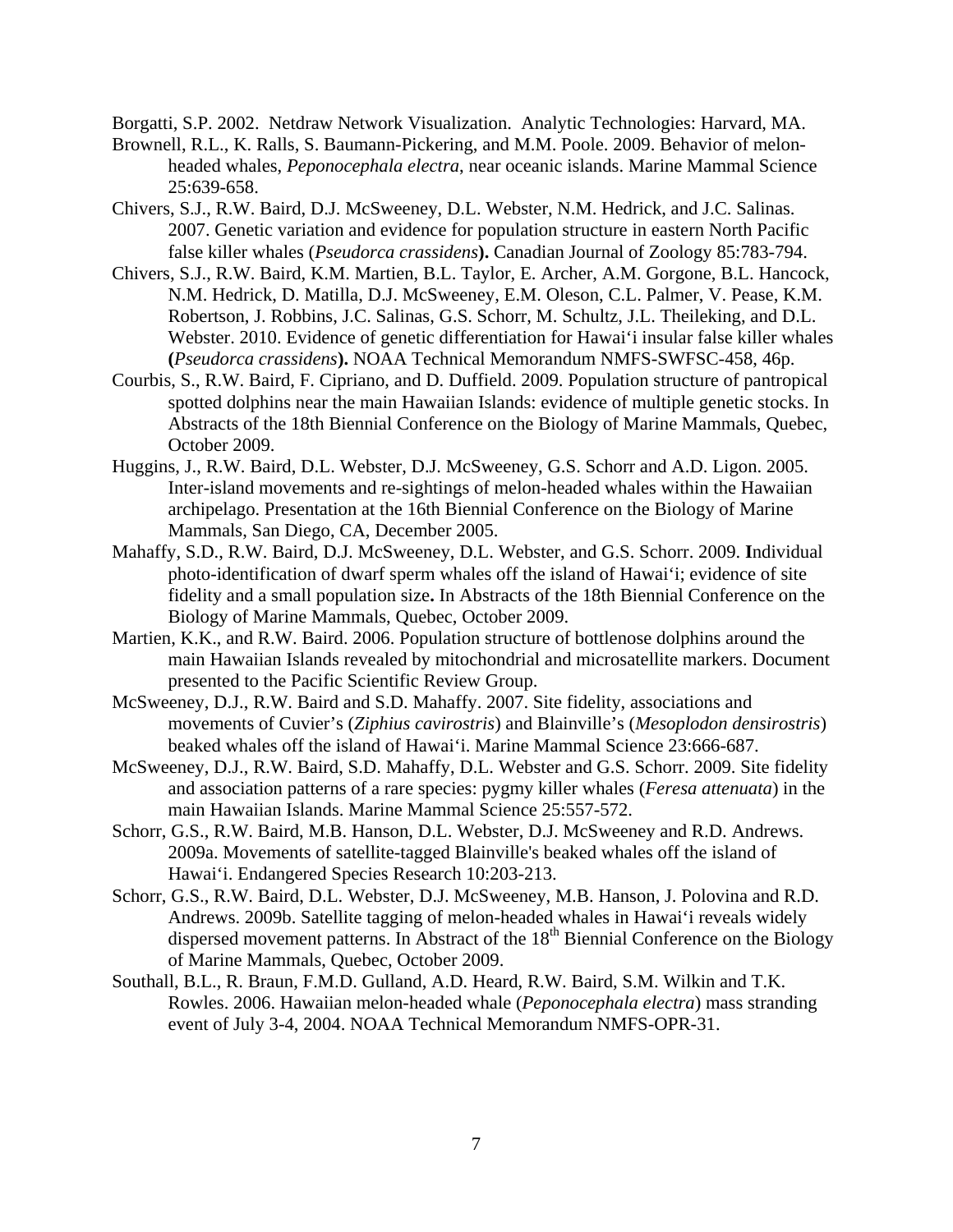Table 1. Melon-headed whale encounters around the main Hawaiian Islands from which genetic samples were obtained or satellite tags were deployed. Population identity is based on association patterns from photo-identification (MHI = main Hawaiian Islands population, Resident = Hawai'i Island resident population).

| Date     | Enc.           | Closest | Distance      | <b>Start</b> | Group  | $\#$   | Population | # sat            | $\#$             |
|----------|----------------|---------|---------------|--------------|--------|--------|------------|------------------|------------------|
|          | $\#$           | Island  | from          | depth        | size   | photos | identity   | tags             | genetic          |
|          |                |         | shore<br>(km) | (m)          | (best) |        |            |                  | samples          |
| 04/10/02 | $\mathbf{1}$   | Hawai'i | 4.2           | 1,625        | 300    | 177    | <b>MHI</b> | $\overline{0}$   | $\mathbf{1}$     |
| 29/05/03 | $\overline{2}$ | O'ahu   | 43            | 968          | 190    | 131    | <b>MHI</b> | $\overline{0}$   | $\overline{7}$   |
| 05/06/03 | 3              | Kaua'i  | 5.1           | 1,165        | 200    | 527    | <b>MHI</b> | $\boldsymbol{0}$ | 17               |
| 13/10/03 | $\overline{2}$ | Hawai'i | 10.4          | 2,175        | 275    | 501    | <b>MHI</b> | $\overline{0}$   | 13               |
| 14/10/03 | $\overline{2}$ | Hawai'i | 7.8           | 1,644        | 275    | 126    | <b>MHI</b> | $\overline{0}$   | 3                |
| 17/09/04 | $\overline{4}$ | Hawai'i | 6.3           | 1,271        | 300    | 1,206  | <b>MHI</b> | $\mathbf{0}$     | 9                |
| 22/09/04 | $\overline{2}$ | Hawai'i | 24.4          | 4,772        | 240    | 359    | unknown    | $\mathbf{0}$     | 6                |
| 03/10/04 | 3              | Hawai'i | 3.5           | 1,293        | 120    | 447    | <b>MHI</b> | $\boldsymbol{0}$ | 5                |
| 03/10/04 | $\overline{4}$ | Hawai'i | 20.2          | 3,517        | 220    | 642    | <b>MHI</b> | $\overline{0}$   | $\overline{4}$   |
| 22/11/04 | $\mathbf{1}$   | Hawai'i | 9.9           | 1,860        | 450    | 827    | <b>MHI</b> | $\boldsymbol{0}$ | 3                |
| 25/11/04 | $\mathbf{1}$   | Hawai'i | 7.5           | 2,409        | 250    | 938    | <b>MHI</b> | $\boldsymbol{0}$ | 3                |
| 22/01/05 | 5              | Hawai'i | 23.6          | 3,457        | 420    | 1,003  | <b>MHI</b> | $\boldsymbol{0}$ | 3                |
| 24/01/05 | $\mathbf{1}$   | Hawai'i | 26.8          | 4,014        | 800    | 868    | <b>MHI</b> | $\boldsymbol{0}$ | $\overline{4}$   |
| 25/01/05 | $\mathbf{1}$   | Hawai'i | 10.9          | 1,375        | 525    | 450    | <b>MHI</b> | $\boldsymbol{0}$ | $\mathbf{2}$     |
| 02/02/05 | $\overline{4}$ | Hawai'i | 7.3           | 321          | 550    | 929    | Resident   | $\boldsymbol{0}$ | $\overline{4}$   |
| 26/03/06 | 3              | Hawai'i | 9.6           | 374          | 350    | 956    | Resident   | $\boldsymbol{0}$ | 11               |
| 30/03/06 | $\mathbf{1}$   | Hawai'i | 8             | 285          | 210    | 650    | Resident   | $\boldsymbol{0}$ | 5                |
| 19/04/08 | 1              | Hawai'i | 10.1          | 2,450        | 325    | 2,265  | <b>MHI</b> | $\overline{2}$   | 6                |
| 25/04/08 | $\overline{4}$ | Hawai'i | 10.7          | 1,525        | 182    | 840    | <b>MHI</b> | $\mathbf{1}$     | $\boldsymbol{0}$ |
| 25/06/08 | $\mathbf{2}$   | Ni'ihau | 8.6           | 1,050        | 220    | 2,045  | <b>MHI</b> | $\mathbf{2}$     | $\overline{0}$   |
| 29/06/08 | 5              | Ni'ihau | 21.2          | 2,000        | 340    | 2,136  | <b>MHI</b> | $\mathbf{1}$     | $\boldsymbol{0}$ |
| 30/06/08 | 3              | Kaua'i  | 7.6           | 1,871        | 340    | 2,108  | <b>MHI</b> | $\boldsymbol{0}$ | $\mathbf{1}$     |
| 02/07/08 | $\overline{2}$ | Hawai'i | 3.4           | 1,400        | 300    | 651    | <b>MHI</b> | $\overline{2}$   | $\boldsymbol{0}$ |
| 10/12/08 | $\mathbf 1$    | Hawai'i | 26.7          | 1,100        | 335    | 2,767  | <b>MHI</b> | 3                | 9                |
| 10/12/08 | $\overline{2}$ | Hawai'i | 18.6          | 895          | 525    | 847    | Resident   | $\boldsymbol{0}$ | 5                |
| 15/12/08 | $\mathbf{1}$   | Hawai'i | 15.7          | 420          | 425    | 1,974  | Resident   | $\mathbf{1}$     | $\boldsymbol{0}$ |
| 09/12/09 | $\mathbf{2}$   | Hawai'i | 6.7           | 400          | 160    | 609    | Resident   | $\mathbf{1}$     | $\boldsymbol{0}$ |
| 23/07/10 | 6              | Hawai'i | 8.6           | 920          | 175    | 2,684  | Resident   | $\boldsymbol{0}$ | 7                |
| 18/08/10 | $\overline{2}$ | Hawai'i | 20.1          | 421          | 190    | 4,511  | Resident   | $\boldsymbol{0}$ | 8                |